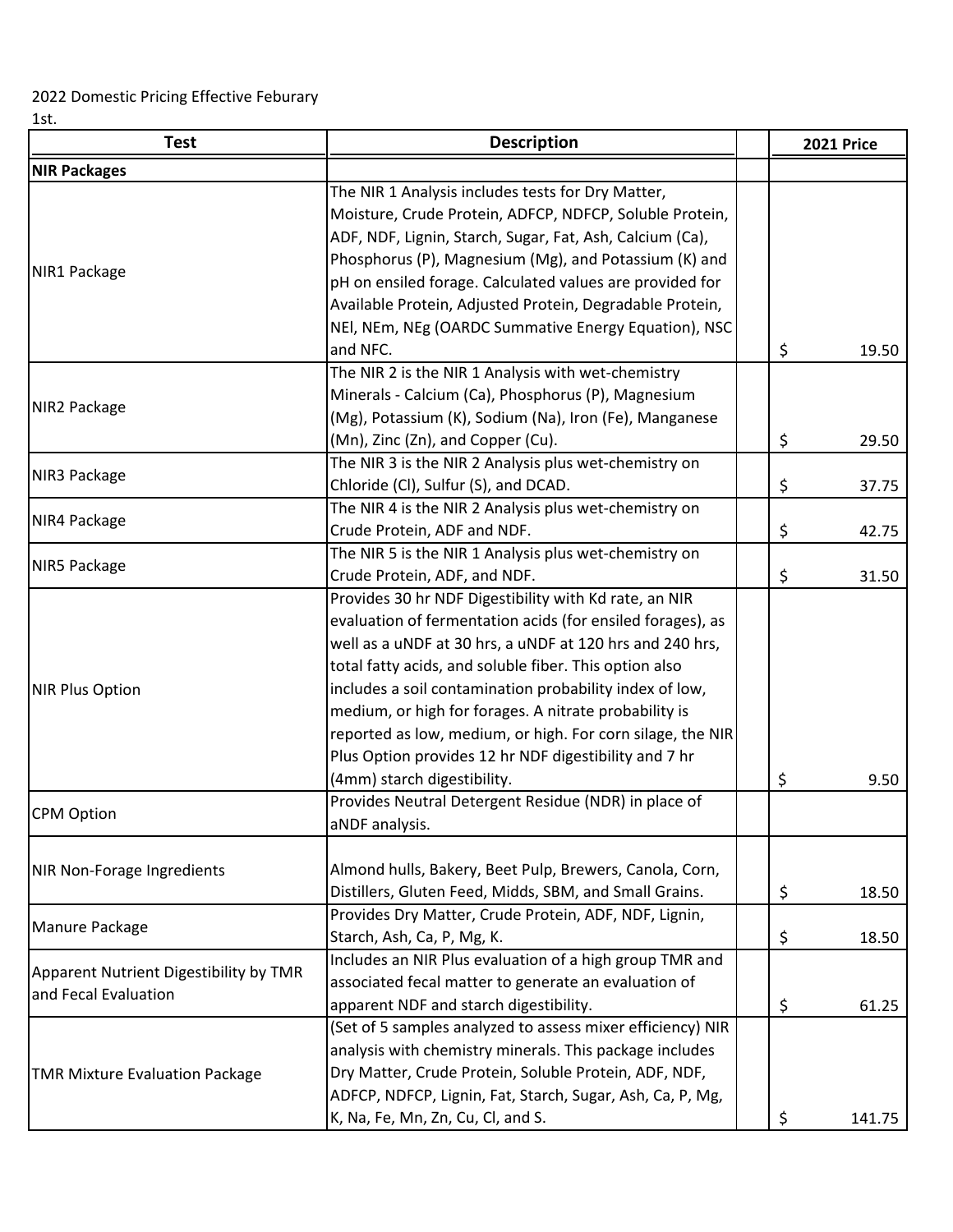| <b>TMR Control - NIR Package</b>   | NIR analysis with chemistry minerals. This package<br>includes Dry Matter, Crude Protein, Soluble Protein, ADF,<br>NDF, ADFCP, NDFCP Lignin, Fat, Starch, Sugar, Ash, Ca, P,<br>Mg, K, Na, Fe, Mn, Zn, Cu, Cl, and S. Also included is an<br>evaluation for peNDF, SPS (starch processing score), and                                                                         |    |        |
|------------------------------------|-------------------------------------------------------------------------------------------------------------------------------------------------------------------------------------------------------------------------------------------------------------------------------------------------------------------------------------------------------------------------------|----|--------|
|                                    | the Penn State Particle Size Evaluation.                                                                                                                                                                                                                                                                                                                                      | \$ | 75.50  |
| <b>Chemistry Packages</b>          |                                                                                                                                                                                                                                                                                                                                                                               |    |        |
| Standard Package                   | Includes Dry Matter, Moisture, Crude Protein, Adjusted<br>Protein, Soluble Protein, calculated Degradable Protein<br>(Forages only), Acid Detergent Fiber (ADF), Neutral<br>Detergent Fiber (NDF), Ash, NFC, (Energy values on<br>forages only) TDN, NEI, NEm, NEg, RFV (for hays and<br>haylages), and Ca, P, Mg, K, Na, Fe, Mn, Zn, and Cu with<br>pH on an ensiled forage. | \$ | 38.75  |
| <b>Standard Plus Energy</b>        | Standard Package plus Fat, Lignin, ADFCP, NDFCP to get<br>Energy Values on Non-Forages.                                                                                                                                                                                                                                                                                       | \$ | 63.75  |
| <b>CPM Plus Package</b>            | Includes the Standard Analysis and Lignin, Fat, ADFCP,<br>NDFCP, Chloride, Sulfur, Starch, Sugar, TDN, NEI, NEm,<br>and NEg. When combined with our Fermentation Analysis<br>a Soluble Fiber is calculated. (Energy values on forages<br>only).                                                                                                                               | \$ | 88.75  |
| <b>RFV Package</b>                 | Includes Dry Matter, Moisture, Crude Protein, ADF, NDF,<br>calculated RFV (on hays and haylages), Adjusted Protein,<br>NEI, NEm, NEg, and TDN.                                                                                                                                                                                                                                | \$ | 25.50  |
| <b>Basic NDF Package</b>           | Dry Matter, Moisture, Crude Protein, ADF, NDF, Minerals<br>(Ca, P, Mg, K, Na, Fe, Mn, Zn, and Cu), pH on ensiled<br>forages, with calculated values for Adjusted Protein, TDN,<br>NEI, NEg, NEm and Ash. (Energy values on forages only).                                                                                                                                     | \$ | 34.75  |
| <b>Minerals Only</b>               | Includes Dry Matter, Ca, P, Mg, K, Na, Fe, Mn, Zn, Cu, and<br>Ash.                                                                                                                                                                                                                                                                                                            | \$ | 26.50  |
| Minerals Only (High Concentration) | Includes Dry Matter, Ca, P, Mg, K, Na, Fe, Mn, Zn, Cu, and<br>Ash.                                                                                                                                                                                                                                                                                                            | \$ | 40.75  |
| <b>TMR Diagnostic Package</b>      | Includes DM, Crude Protein, Soluble Protein, Ammonia,<br>ADF, NDF, ADFCP, NDFCP, Lignin, Fat, Starch, 7-hour<br>Starch Degradability, Sugar, Ash, Ca, P, Mg, K, Na, Cl, S,<br>Fe, Mn, Zn, Cu, Lactic Acid, Acetic Acid, Butyric Acid,<br>peNDF, (physically effective NDF - Mertens), SPS (starch<br>processing score) and the Penn State Particle Size<br>Evaluation.        | \$ | 188.75 |
| Animal Protein Package             | Provides Dry Matter, Moisture, Crude Protein, Soluble<br>Protein, Ash, Fat, Ca, P, Cl, and S.                                                                                                                                                                                                                                                                                 | \$ | 59.75  |
| <b>Liquid Sample</b>               | Provides Dry Matter, Moisture, Crude Protein, Ammonia,<br>Fat, Sugar, Ash, Ca, P, Mg, K, Na, Fe, Mn, Zn, and Cu.                                                                                                                                                                                                                                                              | \$ | 58.75  |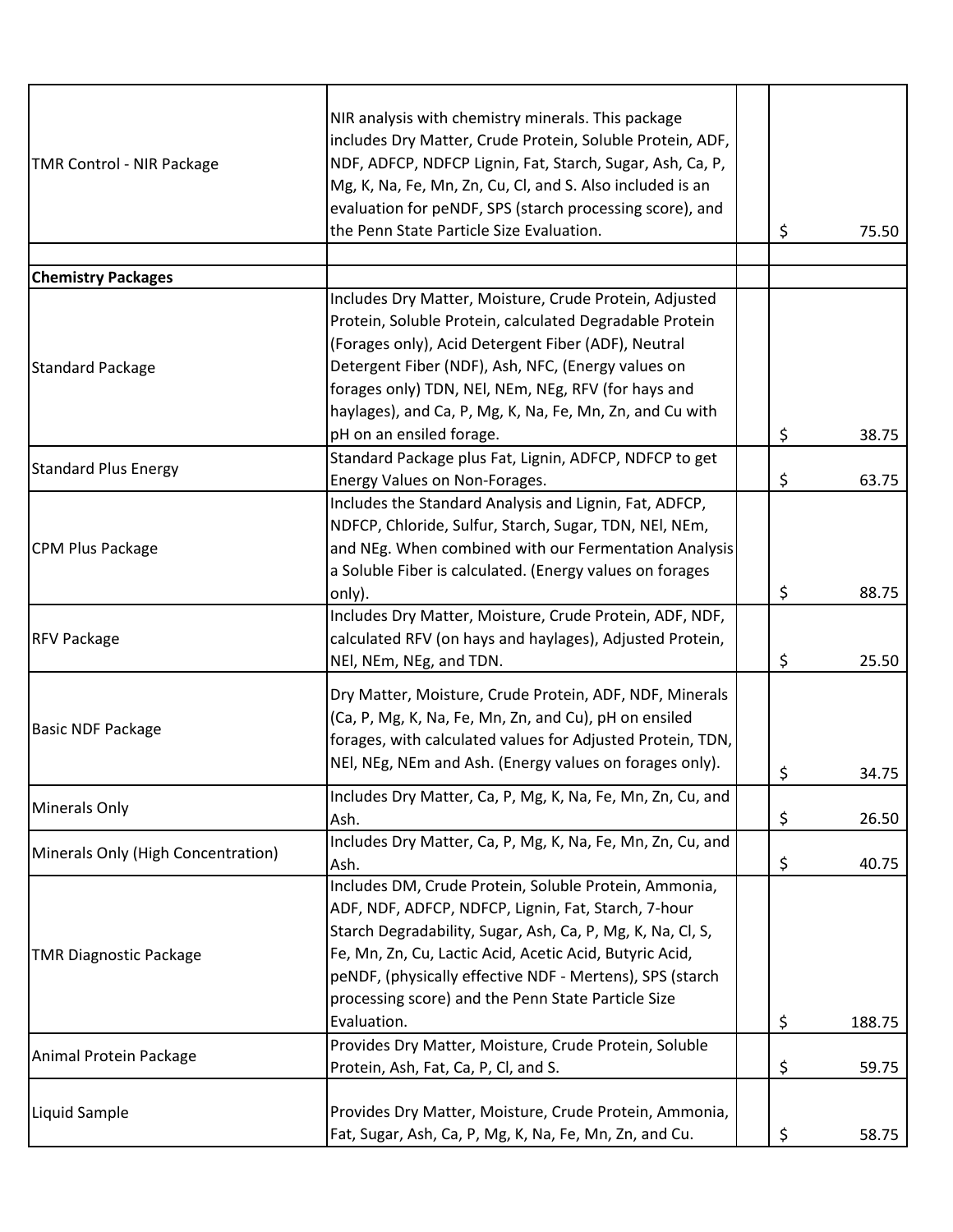|                                           | Above analysis with Karl Fischer moisture - appropriate   |              |
|-------------------------------------------|-----------------------------------------------------------|--------------|
| Liquid Sample                             | when volatiles other than moisture are present in the     |              |
|                                           | sample.                                                   | \$<br>109.25 |
|                                           |                                                           |              |
| <b>Wet Chemistry Options</b>              |                                                           |              |
|                                           | Includes Dry Matter, Lactic Acid, Acetic Acid, Propionic  |              |
|                                           | Acid, Butyric Acid, Iso-butyric Acid, 1, 2 - Propanediol, |              |
| <b>Fermentation Package</b>               | Total VFA, pH, Lactic Acid/VFA ratio, Crude Protein       |              |
|                                           | equivalent of Ammonia as a percentage of Dry Matter       |              |
|                                           | and Crude Protein                                         | \$<br>30.00  |
|                                           | Includes Fermentation Analysis as well as a breakdown of  |              |
| Fermentation Analysis Plus Package        | Alcohols, Acetates, and Lactates.                         | \$<br>45.00  |
|                                           | 30 meter column: 22 fatty acids from C12 to C24, and      |              |
| Fatty Acid Profile, 30m column            | total fatty acids.                                        | \$<br>67.00  |
| Fatty Acid Profile, other products, 100m  | Other products requiring 100 meter column: C4 to C24      |              |
| column                                    | with trans fatty acids.                                   | \$<br>99.75  |
|                                           | 100 meter column: C4 to C24 with trans fatty acids, de    |              |
| Milk Fatty Acid Profile, 100m column      | novo, mixed, preformed, total saturated and unsaturated   |              |
|                                           | fatty acids, CLA, MUFA, and PUFA.                         | \$<br>99.75  |
| <b>Free Fatty Acids</b>                   |                                                           | \$<br>29.50  |
| <b>Toxic Elements</b>                     | Arsenic, Lead, Chromium, Mercury                          | \$<br>65.00  |
| Mold Count                                | Mold/Yeast Count                                          | \$<br>28.50  |
| Mold Identification                       | Mold/Yeast Count with Mold Identification                 | \$<br>50.00  |
|                                           | Protein Dispersibility Index (includes PDI, and Urease    |              |
| PDI/Urease (soy products only)            | Activity). Needs run with Crude Protein.                  | \$<br>52.50  |
| Micron Particle Size                      |                                                           | \$<br>21.50  |
|                                           | An add-on to the standard package, fat, lignin, ADFCP,    |              |
| Byproduct                                 | NDFCP, sulfur, and chloride.                              | \$<br>36.25  |
|                                           | Must also include a package with wet chemistry minerals   |              |
| DCAD (CL, S)                              | to calculate DCAD value.                                  | \$<br>14.25  |
| Corn Silage Processing Score (CSPS)       |                                                           | \$<br>20.50  |
| <b>Wet CSPS</b>                           |                                                           | \$<br>20.50  |
| Physically Effective NDF (PENDF)          |                                                           | \$<br>20.50  |
| <b>Particle Size Evaluation</b>           | Penn State Separator                                      | \$<br>8.75   |
|                                           |                                                           |              |
| <b>In Vitro Analysis</b>                  |                                                           |              |
|                                           |                                                           |              |
|                                           |                                                           |              |
|                                           |                                                           |              |
|                                           | Based on work by Dr. Debbie Ross and Dr. Mike Van         |              |
|                                           | Amburgh. An In vitro evaluation of feed material is       |              |
| <b>MSPE</b>                               | followed by treatment sequentially with acid and          |              |
|                                           | enzymes. Rumen availability as well as intestinal         |              |
|                                           | digestibility is provided. Needs run with Crude Protein.  | \$<br>121.50 |
| MSPE, Freeze Dry                          | Needs run with Crude Protein.                             | \$<br>152.50 |
| NDF Digestibility In Vitro Per Time Point | 6, 12, 24, 30, 48 or 240 hrs (uNDF). Other time points    |              |
|                                           | may be available upon request.                            | \$<br>29.00  |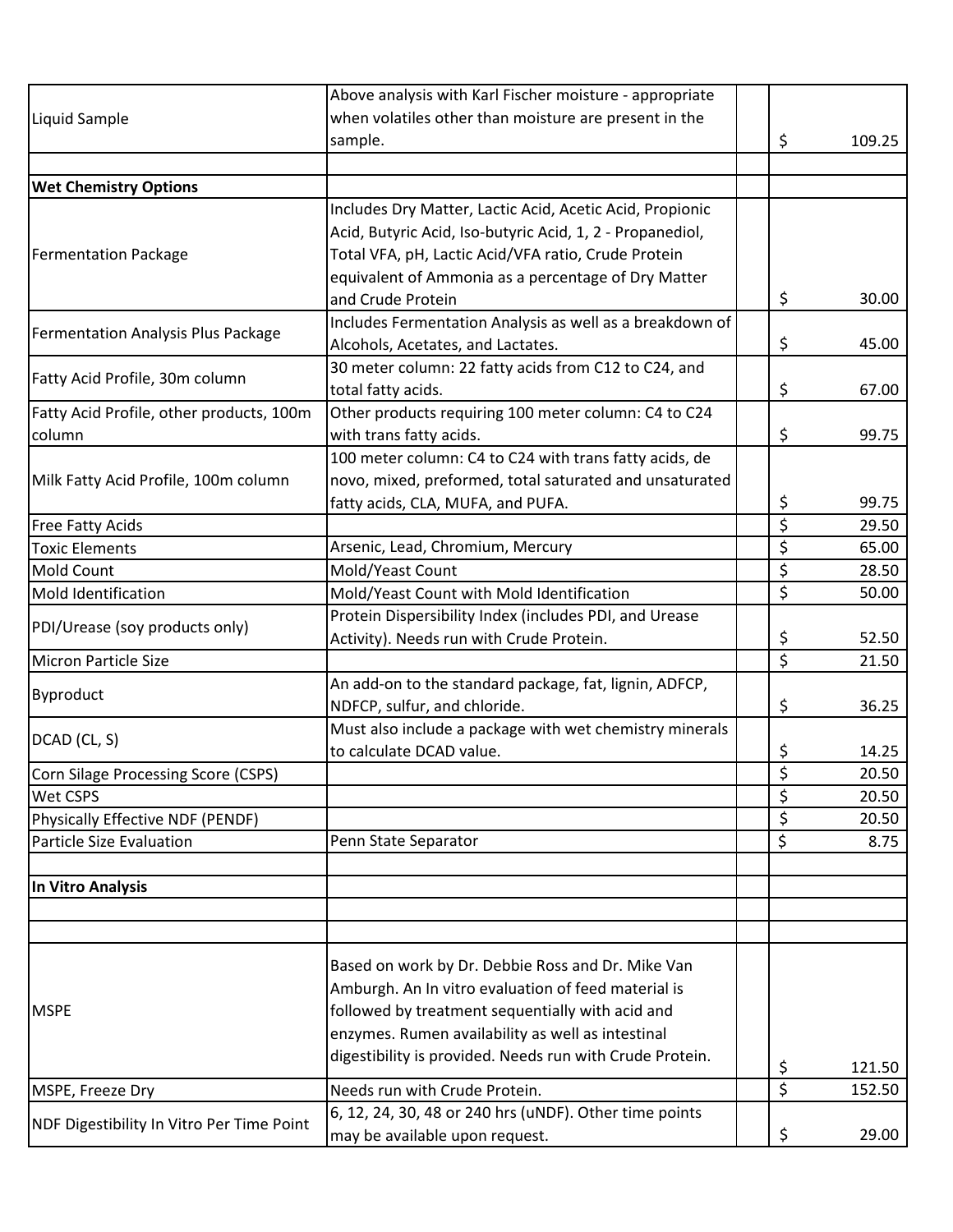| NDF Digestibility In Vitro Time Point           |                                                            |         |        |
|-------------------------------------------------|------------------------------------------------------------|---------|--------|
| Series (6 points)                               |                                                            | \$      | 152.00 |
|                                                 | 2, 4, 6, 7, 8, 12, 24, or 30 hrs. Other time points may be |         |        |
| Starch Digestibility In Vitro Per Time Point    | available upon request.                                    | \$      | 35.25  |
| Starch Digestibility In Vitro Time Point        |                                                            |         |        |
| Series (6 points)                               |                                                            | \$      | 186.25 |
| Dry Matter Digestibility In Vitro Per Time      | 4, 6, 12, 24, 30, 48, 72, 96, 120, or 240 hrs.             |         |        |
| Point                                           |                                                            | \$      | 23.00  |
| Dry Matter Digestibility In Vitro Time          |                                                            |         |        |
| Point Series (6 points)                         |                                                            | \$      | 111.75 |
| NDF Basic RPE (Rate Pool Evaluation) for        |                                                            |         |        |
| Forages                                         | 30, 120, and 240 hrs. Needs run with NDFom.                | \$      | 74.00  |
| <b>NDF Standard RPE for Forages</b>             | 4, 8, 12, 24, 48, 72, 120, and 240 hrs. Needs run with     |         |        |
|                                                 | NDFom.                                                     | \$      | 137.75 |
| <b>NDF Basic RPE for Ingredients</b>            | 12, 72, and 120 hrs. Needs run with NDFom.                 | \$      | 74.00  |
| <b>NDF Standard RPE for Ingredients</b>         | 4, 8, 12, 24, 48, 72, 120, and 240 hrs. Needs run with     |         |        |
|                                                 | NDFom.                                                     | \$      | 137.75 |
|                                                 |                                                            |         |        |
| In Situ Analysis                                |                                                            |         |        |
| Protein Digestibility In Situ                   | Rumen Undegradable Protein (RUP) at 16 hrs.                | \$      | 101.50 |
| Dry Matter Digestibility In Situ Per Time       | 24, 30, or 48 hrs. Other time points may be available      |         |        |
| Point                                           | upon request.                                              | \$      | 74.50  |
| Starch Digestibility In Situ Per Time Point     | 7, 16, or 24 hrs. Other time points may be available upon  |         |        |
|                                                 | request.                                                   | \$      | 91.75  |
| <b>NDF Digestibility In Situ Per Time Point</b> | 6, 24, 30, 48, 96, or 120 hrs. Other time points may be    |         |        |
|                                                 | available upon request.                                    | \$      | 101.50 |
|                                                 |                                                            |         |        |
| <b>Proximates</b>                               |                                                            |         |        |
| TAG 1 Package                                   | Includes Dry Matter, Moisture, Crude Protein, Crude Fat    |         |        |
|                                                 | and Crude Fiber.                                           | \$      | 30.50  |
| TAG 2 Package                                   | Includes Tag I plus Ash, Ca and P.                         | $\zeta$ | 40.75  |
| <b>TAG 3 Package</b>                            | Includes Tag I plus Ash and Ca, P, Mg, K, Na, Fe, Mn, Zn,  |         |        |
|                                                 | Cu.                                                        | \$      | 51.00  |
| TAG 4 Package                                   | Includes Dry Matter, Moisture, Ash, Ca and P.              | \$      | 25.50  |
| <b>Amino Acids</b>                              |                                                            |         |        |
| Must be run with Crude Protein.                 |                                                            |         |        |
|                                                 |                                                            |         |        |
|                                                 | Cysteine, Methionine, Lysine, Aspartic Acid, Threonine,    |         |        |
| Cysteine, Methionine, Lysine plus 9 more        | Glutamic Acid, Proline, Glycine, Alanine, Valine,          |         |        |
|                                                 | Isoleucine, and Leucine.                                   | \$      | 102.00 |
|                                                 | Cysteine, Methionine, Lysine, Aspartic Acid, Threonine,    |         |        |
|                                                 | Glutamic Acid, Proline, Glycine, Alanine, Valine,          |         |        |
| Full Profile without Tryptophan                 | Isoleucine, Leucine, Taurine, Hydroxyproline, Serine,      |         |        |
|                                                 | Lanthionine, Tyrosine, Phenylalanine, Hydroxylysine,       |         |        |
|                                                 | Ornithine, Histidine, and Arginine.                        | \$      | 139.00 |
|                                                 |                                                            |         |        |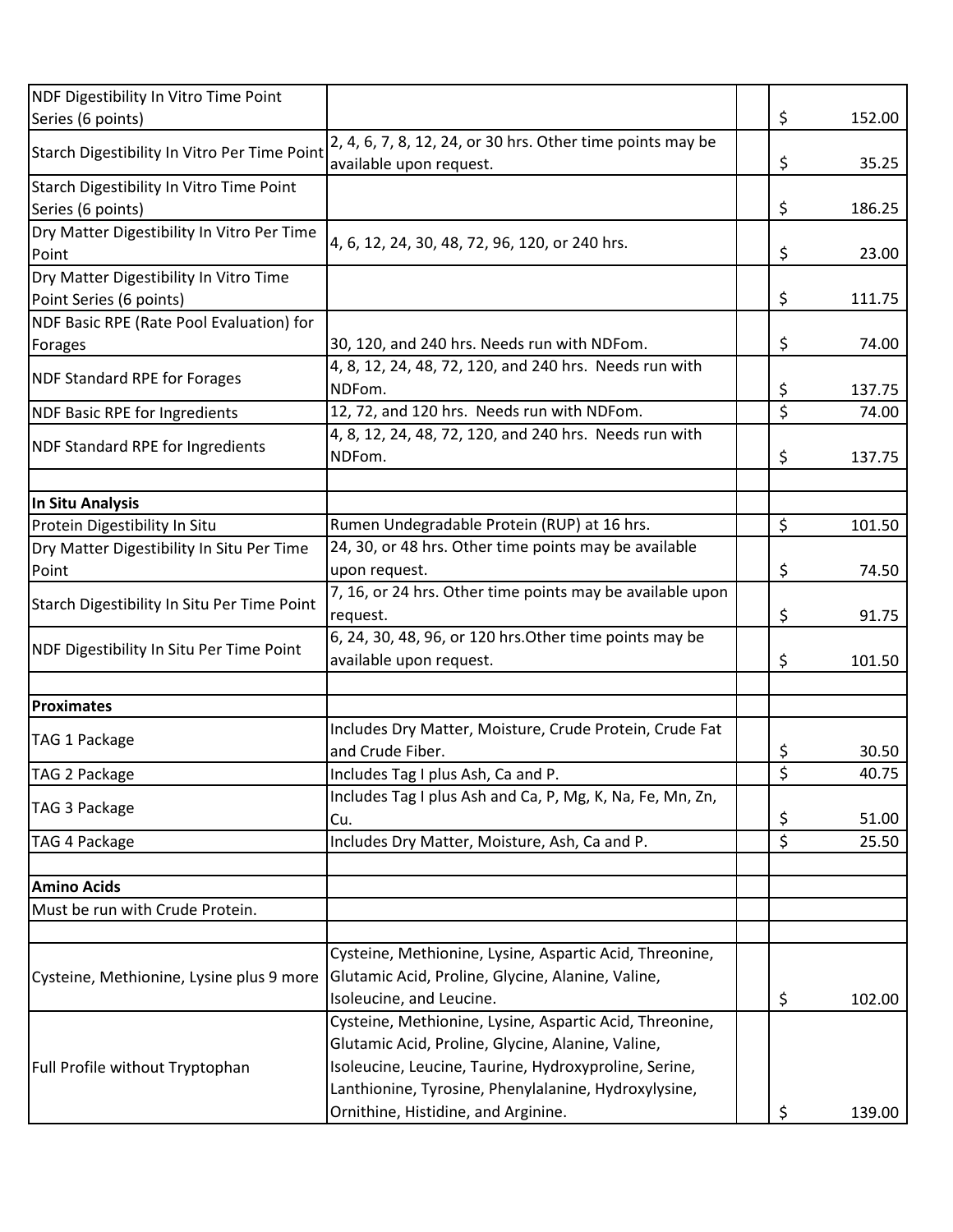| Full Profile with Tryptophan           | Cysteine, Methionine, Lysine, Aspartic Acid, Threonine,<br>Glutamic Acid, Proline, Glycine, Alanine, Valine,<br>Isoleucine, Leucine, Taurine, Hydroxyproline, Serine,<br>Lanthionine, Tyrosine, Phenylalanine, Hydroxylysine,<br>Ornithine, Histidine, Arginine, and Tryptophan. |                                 |        |
|----------------------------------------|----------------------------------------------------------------------------------------------------------------------------------------------------------------------------------------------------------------------------------------------------------------------------------|---------------------------------|--------|
|                                        |                                                                                                                                                                                                                                                                                  | \$                              | 160.00 |
| Total Lysine                           |                                                                                                                                                                                                                                                                                  | \$                              | 89.75  |
| <b>Total Methionine</b>                |                                                                                                                                                                                                                                                                                  | $\overline{\boldsymbol{\zeta}}$ | 89.75  |
| Tryptophan                             |                                                                                                                                                                                                                                                                                  | \$                              | 89.75  |
| Mycotoxin Screen by LC-MS/MS           |                                                                                                                                                                                                                                                                                  |                                 |        |
| <b>Mycotoxin Basic</b>                 | Aflatoxin (B1, B2, G1, G2), Deoxynivalenol, and<br>Zearalenone                                                                                                                                                                                                                   | \$                              | 101.00 |
| <b>Mycotoxin Plus</b>                  | Aflatoxin (B1, B2, G1, G2), Deoxynivalenol, Zearalenone,<br>Fumonisin (B1, B2, B3), T-2, and HT-2                                                                                                                                                                                | \$                              | 148.00 |
| <b>Mycotoxin Premier</b>               | Aflatoxin (B1, B2, G1, G2), Deoxynivalenol, Zearalenone,<br>Fumonisin (B1, B2, B3), T-2, HT-2, 3-Acetyl DON, 15-<br>Acetyl DON, and Ochratoxin A                                                                                                                                 | \$                              | 254.00 |
| Mycotoxin, individual                  | Aflatoxin (B1, B2, G1, G2), Deoxynivalenol, Zearalenone,<br>Fumonisin (B1, B2, B3), T-2, HT-2, or Ochratoxin A                                                                                                                                                                   | \$                              | 66.75  |
| <b>Components</b>                      |                                                                                                                                                                                                                                                                                  |                                 |        |
| Acid Insoluble Ash                     |                                                                                                                                                                                                                                                                                  | \$                              | 19.50  |
| <b>ADF</b>                             |                                                                                                                                                                                                                                                                                  | \$                              | 7.75   |
| ADFom (ash free)                       |                                                                                                                                                                                                                                                                                  | \$                              | 10.25  |
| <b>ADFCP</b>                           |                                                                                                                                                                                                                                                                                  | $\overline{\xi}$                | 7.75   |
| Ammonia Nitrogen                       |                                                                                                                                                                                                                                                                                  | \$                              | 12.50  |
| Ash                                    |                                                                                                                                                                                                                                                                                  | \$                              | 7.75   |
| <b>Barium</b>                          |                                                                                                                                                                                                                                                                                  | \$                              | 40.25  |
| Boron                                  |                                                                                                                                                                                                                                                                                  | \$                              | 13.25  |
| Chloride                               |                                                                                                                                                                                                                                                                                  | \$                              | 7.75   |
| Cobalt                                 |                                                                                                                                                                                                                                                                                  | \$                              | 38.76  |
| <b>Crude Fiber</b>                     |                                                                                                                                                                                                                                                                                  | \$                              | 11.75  |
| Crude Protein                          |                                                                                                                                                                                                                                                                                  | \$                              | 7.75   |
| Degradable Protein (S. griseus)        | Needs run with Crude Protein.                                                                                                                                                                                                                                                    | \$                              | 14.25  |
| Equine Energy                          |                                                                                                                                                                                                                                                                                  |                                 |        |
| Ergonovine                             |                                                                                                                                                                                                                                                                                  | \$                              | 122.50 |
| Fat (Acid Hydrolysis)                  |                                                                                                                                                                                                                                                                                  | $\overline{\boldsymbol{\zeta}}$ | 28.00  |
| Fat (Ether Extract)                    |                                                                                                                                                                                                                                                                                  | \$                              | 11.25  |
| <b>Fecal Starch</b>                    |                                                                                                                                                                                                                                                                                  | \$                              | 13.75  |
| <b>Gossypol Free</b>                   |                                                                                                                                                                                                                                                                                  | \$                              | 410.50 |
| <b>Gossypol Total</b>                  |                                                                                                                                                                                                                                                                                  | \$                              | 281.00 |
| Initial Peroxide (on liquid materials) |                                                                                                                                                                                                                                                                                  | \$                              | 31.50  |
| Initial Peroxide (on dry materials)    |                                                                                                                                                                                                                                                                                  | \$                              | 93.75  |
| Iodine Value (Fat & Oils)              |                                                                                                                                                                                                                                                                                  | \$                              | 52.50  |
| Iodine, Elemental (Minerals & Metals)  |                                                                                                                                                                                                                                                                                  | \$                              | 81.00  |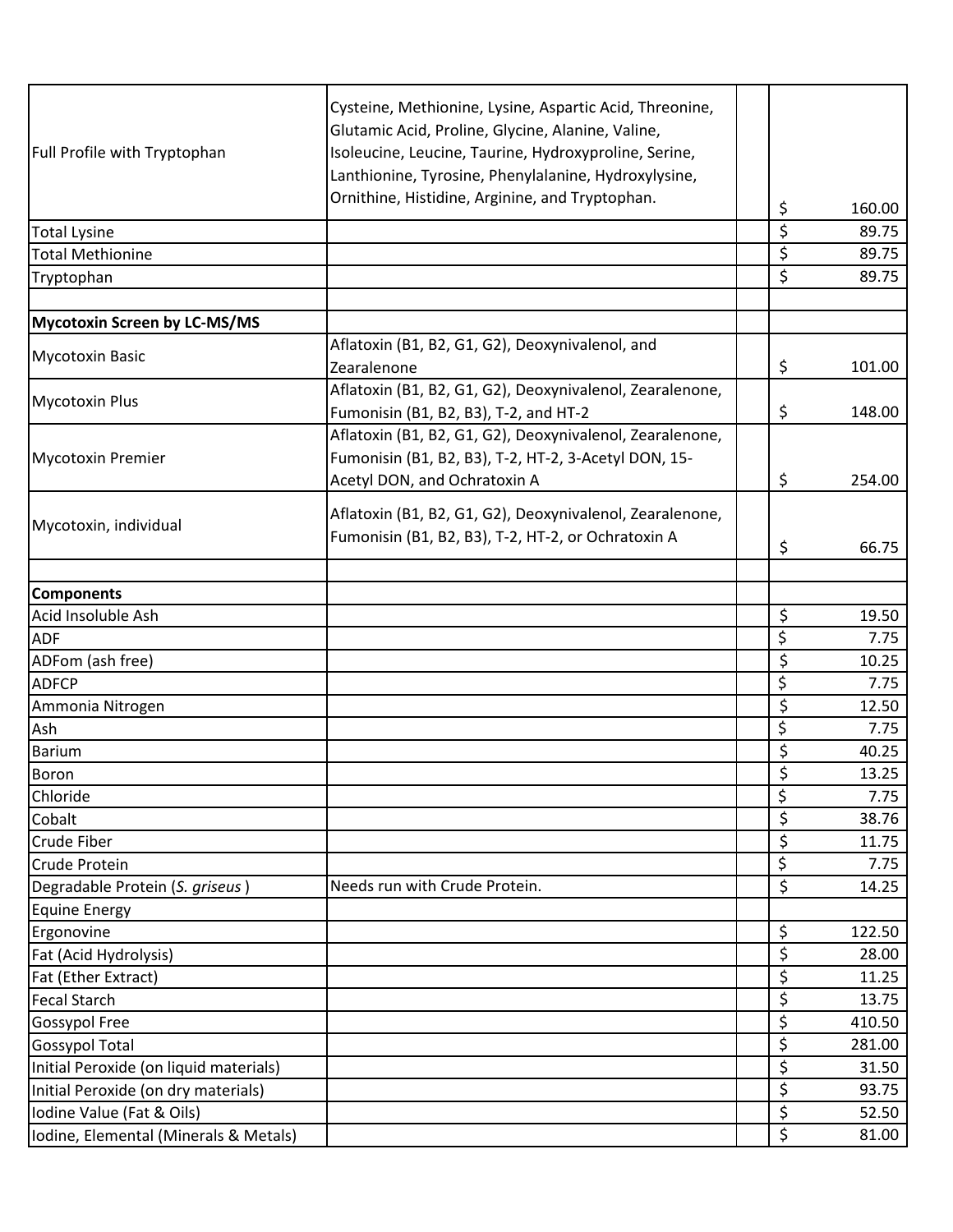| Karl Fischer Moisture               |                                                                       | \$               | 50.50  |
|-------------------------------------|-----------------------------------------------------------------------|------------------|--------|
| <b>KOH</b>                          | Needs run with Crude Protein.                                         | \$               | 48.00  |
| Lactose                             |                                                                       | \$               | 78.75  |
| Lead                                |                                                                       | \$               | 38.75  |
| Lignin                              |                                                                       | \$               | 11.25  |
| Moisture Only (Dry Matter)          | Moisture loss at 135°C for 2 hrs for feed ingredients;                |                  |        |
|                                     | 105°C for 3 hrs for forages.                                          | \$               | 3.50   |
| Molybdenum                          |                                                                       | \$               | 13.25  |
| aNDF                                |                                                                       | \$               | 7.75   |
| aNDFom (ash-free)                   |                                                                       | \$               | 10.25  |
| aNDF-CP                             |                                                                       | \$               | 7.75   |
| aNDR                                |                                                                       | \$               | 7.75   |
| Nitrate                             |                                                                       | \$               | 12.25  |
| Non-Protein Nitrogen (NPN)          | Urea and ammonia, CPE basis                                           | \$               | 32.25  |
| Pepsin Digestibility                | 0.2% pepsin as per AOAC. Includes Crude Protein                       | \$               | 55.25  |
| pH                                  |                                                                       | \$               | 6.75   |
| Prolamin                            |                                                                       | \$               | 29.75  |
| Prussic Acid (Cyanide)              |                                                                       | \$               | 63.25  |
| Salt (as chloride)                  |                                                                       | \$               | 7.75   |
| Selenium                            | Expected levels needed.                                               | \$               | 46.00  |
| Soluble Protein                     |                                                                       | $\overline{\xi}$ | 7.75   |
| <b>Starch</b>                       |                                                                       | \$               | 13.75  |
| Starch (Gelatinized)                |                                                                       | \$               | 51.00  |
| Soluble starch                      |                                                                       | \$               | 18.50  |
| Sugar (ESC)                         |                                                                       | \$               | 11.25  |
| Sugar (WSC)                         |                                                                       | \$               | 12.25  |
| Sulfur                              |                                                                       | \$               | 7.75   |
| <b>Trypsin Inhibitor</b>            |                                                                       | \$               | 100.75 |
| Urease Activity (soy products only) |                                                                       | \$               | 26.75  |
| Vitamins                            |                                                                       |                  |        |
| <b>Water Analysis</b>               |                                                                       |                  |        |
| <b>Total Coliform and E.coli</b>    | Done at Fraser and is in Canadian dollars                             | \$               | 46.35  |
| Nitrate Nitrogen and pH             |                                                                       | \$               | 15.25  |
| Livestock Suitability Package       | Includes pH, hardness, total dissolved solids, Ca, P, Mg, K,          |                  |        |
|                                     | Na, Fe, Mn, Zn, Cu, chlorides, sulfate, and nitrate.                  | \$               | 41.75  |
| <b>pH</b>                           |                                                                       | $\overline{\xi}$ | 6.75   |
| Alkalinity                          |                                                                       | \$               | 13.25  |
| <b>Manure Analysis</b>              |                                                                       |                  |        |
|                                     |                                                                       |                  |        |
| Base Test Package 1                 | Total Nitrogen, P2O5, K2O, NH4 <sup>+</sup> -N, Total Solids, Density | \$               | 40.50  |
| Base Test Package 2                 | Total Nitrogen, P2O5, K2O, NH4 <sup>+</sup> -N, Total Solids          | \$               | 35.00  |
| Base Test Package 3                 | Total Nitrogen, P2O5, K2O, NH <sub>4</sub> <sup>+</sup> -N            | \$               | 33.00  |
| <b>Water Soluble Phosphorus</b>     | PSC included                                                          | \$               | 12.50  |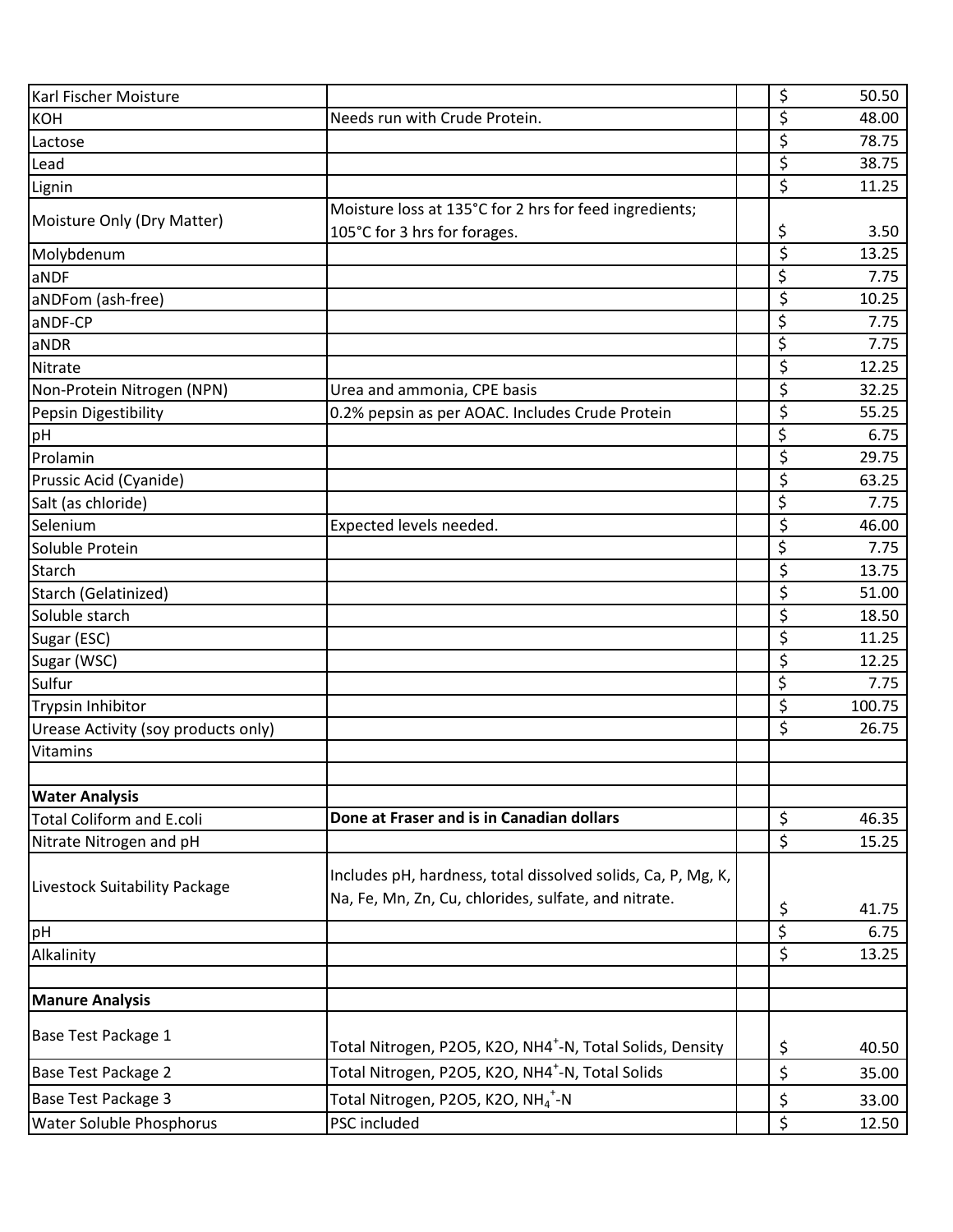| Minerals (with manure package)         | Ca, P, K, Mg, Na, Fe, Mn, Zn, and Cu                        | \$                       | 12.25 |
|----------------------------------------|-------------------------------------------------------------|--------------------------|-------|
| <b>Volatile Solids</b>                 |                                                             | \$                       | 7.75  |
| pH                                     |                                                             | \$                       | 6.75  |
| <b>Total Carbon</b>                    | C/N Ratio                                                   | \$                       | 15.00 |
|                                        |                                                             |                          |       |
| <b>Plant Tissue Analysis</b>           |                                                             |                          |       |
| Standard                               | N, P, K, Ca, Mg, Na, S, Fe, Mn, Zn, Cu, and B               | $\zeta$                  | 47.25 |
| <b>Trace Minerals each</b>             | Cd, Co, Pb, Mo, and Ni                                      | $\overline{\mathcal{S}}$ | 43.00 |
| Samples run for Nitrate, Nitrogen,     |                                                             |                          |       |
| Carbon, or Sulfur without a mineral    |                                                             |                          |       |
| package will incur a \$6.00 processing |                                                             |                          |       |
| charge.                                |                                                             |                          |       |
| Nitrate Nitrogen                       |                                                             | \$                       | 12.25 |
| <b>Total Nitrogen</b>                  |                                                             | \$                       | 7.75  |
| <b>Total Carbon</b>                    |                                                             | \$                       | 15.00 |
| <b>Total Sulfur</b>                    |                                                             | \$                       | 7.75  |
|                                        |                                                             |                          |       |
| <b>Equine Services</b>                 |                                                             |                          |       |
|                                        | This NIR package includes Dry Matter, Moisture,             |                          |       |
|                                        | Digestible Energy, NSC, NFC, RFV (hays and haylages         |                          |       |
|                                        | only), Starch, Sugar (WSC and ESC), Crude Protein,          |                          |       |
| Equine Basic                           | Soluble Protein, ADF, NDF, NDFom, ADFCP, NDFCP,             |                          |       |
|                                        | Lignin, Fat, Ash, Calcium (Ca), Phosphorus (P),             |                          |       |
|                                        | Magnesium (Mg), and Potassium (K).                          | \$                       | 18.25 |
|                                        | This package includes Dry Matter, Moisture, Digestible      |                          |       |
|                                        | Energy, NSC, NFC, RFV (hays and haylages only), Starch,     |                          |       |
|                                        | Sugar, Crude Protein, Soluble Protein, ADFCP, NDFCP,        |                          |       |
|                                        | Lignin, WSC, ADF, NDF, NDFom, Fat, Fatty Acids (total),     |                          |       |
| Equine Lancer                          | and Ash by NIR. Chemistry minerals are provided,            |                          |       |
|                                        | superior analytically to NIR predictions, including Calcium |                          |       |
|                                        | (Ca), Phosphorus (P), Magnesium (Mg), Potassium (K),        |                          |       |
|                                        | Sodium (Na), Iron (Fe), Manganese (Mn), Zinc (Zn), and      |                          |       |
|                                        | Copper (Cu).                                                | \$                       | 29.50 |
|                                        | This package is similar to the Equine Lancer package but    |                          |       |
|                                        | uses reference chemistry methods in place of more           |                          |       |
|                                        | economical NIR. It provides Dry Matter, Moisture,           |                          |       |
|                                        | Digestible Energy, NSC, NFC, RFV (hays and haylages         |                          |       |
| <b>Equine Chemistry Basic</b>          | only), Starch, WSC, Crude Protein, Soluble Protein, ADF,    |                          |       |
|                                        | NDF, Ash, Calcium (Ca), Phosphorus (P), Magnesium           |                          |       |
|                                        | (Mg), Potassium (K), Sodium (Na), Iron (Fe), Manganese      |                          |       |
|                                        | (Mn), Zinc (Zn), and Copper (Cu).                           | \$                       | 63.75 |